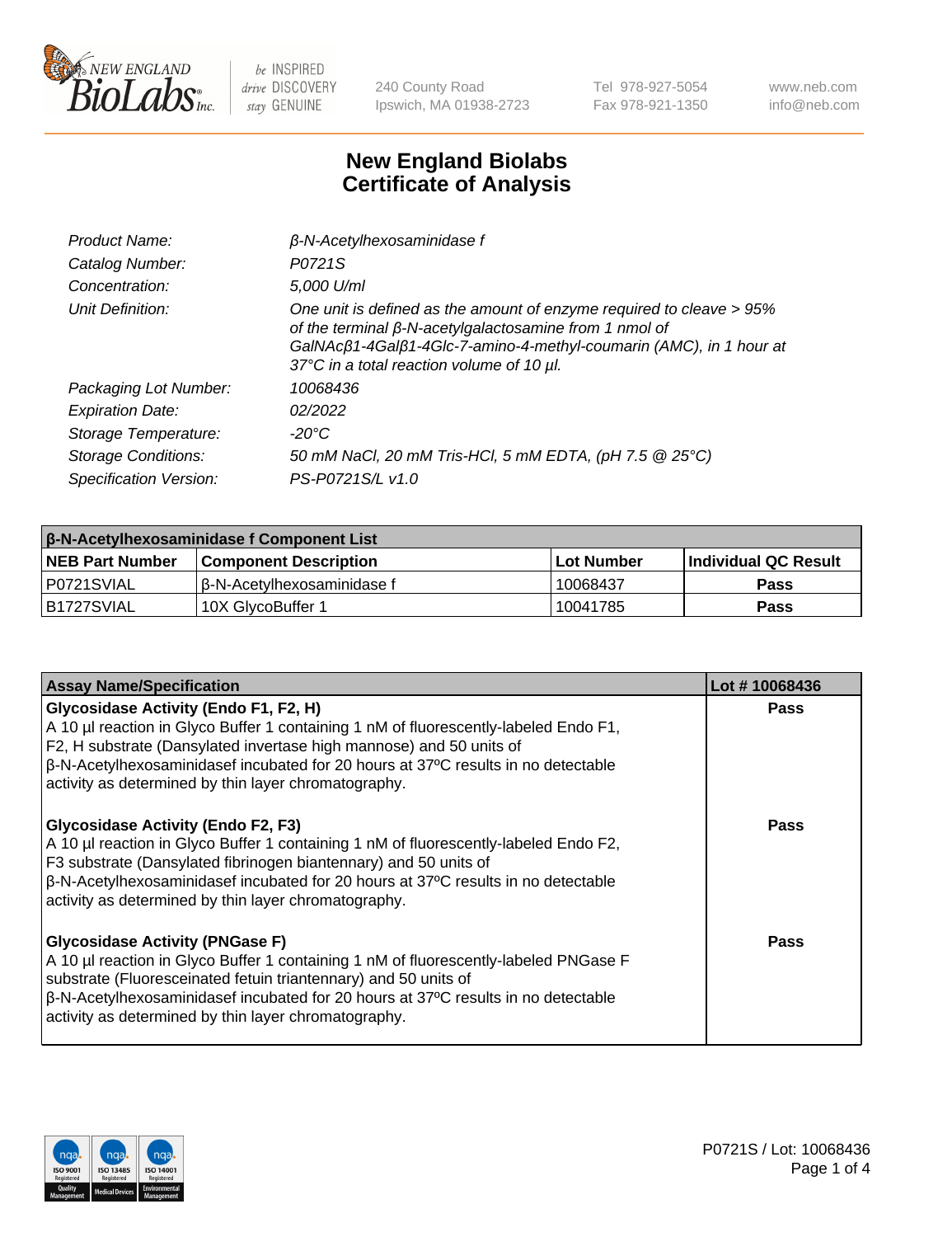

240 County Road Ipswich, MA 01938-2723 Tel 978-927-5054 Fax 978-921-1350 www.neb.com info@neb.com

| <b>Assay Name/Specification</b>                                                                                                                                                                                                                                                                                                                                              | Lot #10068436 |
|------------------------------------------------------------------------------------------------------------------------------------------------------------------------------------------------------------------------------------------------------------------------------------------------------------------------------------------------------------------------------|---------------|
| Glycosidase Activity (α-Glucosidase)<br>A 10 µl reaction in Glyco Buffer 1 containing 1 nM of fluorescently-labeled<br>$\alpha$ -Glucosidase substrate (Glc $\alpha$ 1-6Glc $\alpha$ 1-4Glc-AMC) and 50 units of<br>β-N-Acetylhexosaminidasef incubated for 20 hours at 37°C results in no detectable<br>activity as determined by thin layer chromatography.                | <b>Pass</b>   |
| Glycosidase Activity (α-Neuraminidase)<br>A 10 µl reaction in Glyco Buffer 1 containing 1 nM of fluorescently-labeled<br>α-Neuraminidase substrate (Neu5Acα2-3Galβ1-3GlcNAcβ1-3Galβ1-4Glc-AMC) and 50 units<br>of $\beta$ -N-Acetylhexosaminidasef incubated for 20 hours at 37 $\degree$ C results in no detectable<br>activity as determined by thin layer chromatography. | <b>Pass</b>   |
| Glycosidase Activity (α1-2 Fucosidase)<br>A 10 µl reaction in Glyco Buffer 1 containing 1 nM of fluorescently-labeled<br>α-Fucosidase substrate (Fucα1-2Galβ1-4Glc-AMC) and 50 units of<br>$\beta$ -N-Acetylhexosaminidasef incubated for 20 hours at 37 $\degree$ C results in no detectable<br>activity as determined by thin layer chromatography.                        | <b>Pass</b>   |
| Glycosidase Activity (a1-3 Fucosidase)<br>A 10 µl reaction in Glyco Buffer 1 containing 1 nM of fluorescently-labeled<br>α-Fucosidase substrate (Fucα1-3Galβ1-4GlcNAcβ1-3Galβ1-4Glc-AMC) and 50 units of<br>$\beta$ -N-Acetylhexosaminidasef incubated for 20 hours at 37 $\degree$ C results in no detectable<br>activity as determined by thin layer chromatography.       | Pass          |
| Glycosidase Activity (a1-3 Galactosidase)<br>A 10 µl reaction in Glyco Buffer 1 containing 1 nM of fluorescently-labeled<br>α-Galactosidase substrate (Galα1-3Galβ1-4GlcNAc-AMC) and 50 units of<br>$\beta$ -N-Acetylhexosaminidasef incubated for 20 hours at 37 $\degree$ C results in no detectable<br>activity as determined by thin layer chromatography.               | <b>Pass</b>   |
| Glycosidase Activity (α1-3 Mannosidase)<br>A 10 µl reaction in Glyco Buffer 1 containing 1 nM of fluorescently-labeled<br>α-Mannosidase substrate (Manα1-3Manβ1-4GlcNAc-AMC) and 50 units of<br>β-N-Acetylhexosaminidasef incubated for 20 hours at 37°C results in no detectable<br>activity as determined by thin layer chromatography.                                    | <b>Pass</b>   |
| Glycosidase Activity (α1-6 Galactosidase)<br>A 10 µl reaction in Glyco Buffer 1 containing 1 nM of fluorescently-labeled<br>α-Galactosidase substrate (Galα1-6Galα1-6Glcα1-2Fru-AMC) and 50 units of<br>$\beta$ -N-Acetylhexosaminidasef incubated for 20 hours at 37 $\degree$ C results in no detectable<br>activity as determined by thin layer chromatography.           | Pass          |
| Glycosidase Activity (α1-6 Mannosidase)                                                                                                                                                                                                                                                                                                                                      | Pass          |

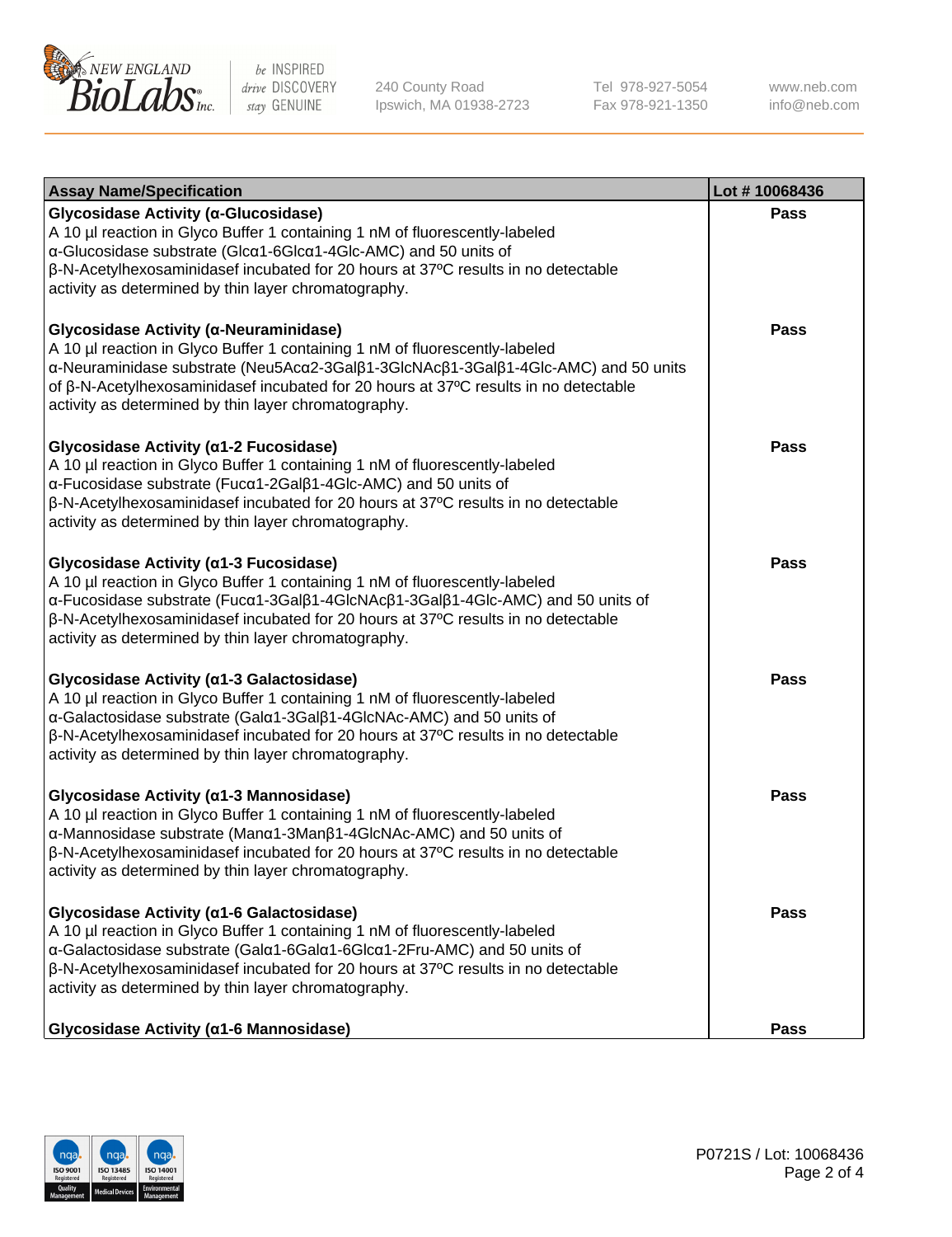

240 County Road Ipswich, MA 01938-2723 Tel 978-927-5054 Fax 978-921-1350 www.neb.com info@neb.com

| <b>Assay Name/Specification</b>                                                                                                                                                                                                                                                                                                                             | Lot #10068436 |
|-------------------------------------------------------------------------------------------------------------------------------------------------------------------------------------------------------------------------------------------------------------------------------------------------------------------------------------------------------------|---------------|
| A 10 µl reaction in Glyco Buffer 1 containing 1 nM of fluorescently-labeled<br>α-Mannosidase substrate (Manα1-6Manα1-6(Manα1-3)Man-AMC) and 50 units of<br>β-N-Acetylhexosaminidasef incubated for 20 hours at 37°C results in no detectable<br>activity as determined by thin layer chromatography.                                                        |               |
| Glycosidase Activity (β-Mannosidase)<br>A 10 µl reaction in Glyco Buffer 1 containing 1 nM of fluorescently-labeled<br>β-Mannosidase substrate (Manβ1-4Manβ1-4Man-AMC) and 50 units of<br>β-N-Acetylhexosaminidasef incubated for 20 hours at 37°C results in no detectable<br>activity as determined by thin layer chromatography.                         | <b>Pass</b>   |
| Glycosidase Activity (β-Xylosidase)<br>A 10 µl reaction in Glyco Buffer 1 containing 1 nM of fluorescently-labeled<br>β-Xylosidase substrate (Xylβ1-4Xylβ1-4Xylβ1-4Xyl-AMC) and 50 units of<br>β-N-Acetylhexosaminidasef incubated for 20 hours at 37°C results in no detectable<br>activity as determined by thin layer chromatography.                    | <b>Pass</b>   |
| Glycosidase Activity (β1-3 Galactosidase)<br>A 10 µl reaction in Glyco Buffer 1 containing 1 nM of fluorescently-labeled<br>β-Galactosidase substrate (Galβ1-3GlcNAcβ1-4Galβ1-4Glc-AMC) and 50 units of<br>β-N-Acetylhexosaminidasef incubated for 20 hours at 37°C results in no detectable<br>activity as determined by thin layer chromatography.        | <b>Pass</b>   |
| Glycosidase Activity (β1-4 Galactosidase)<br>A 10 µl reaction in Glyco Buffer 1 containing 1 nM of fluorescently-labeled<br>β-Galactosidase substrate (Galβ1-4GlcNAcβ1-3Galβ1-4Glc -AMC) and 50 units of<br>β-N-Acetylhexosaminidasef incubated for 20 hours at 37°C results in no detectable<br>activity as determined by thin layer chromatography.       | <b>Pass</b>   |
| <b>Protease Activity (SDS-PAGE)</b><br>A 20 µl reaction in 1X Glyco Buffer 1 containing 24 µg of a standard mixture of<br>proteins and a minimum of 50 units of $\beta$ -N-Acetylhexosaminidasef incubated for 20<br>hours at 37°C, results in no detectable degradation of the protein mixture as<br>determined by SDS-PAGE with Coomassie Blue detection. | <b>Pass</b>   |
| <b>Protein Purity Assay (SDS-PAGE)</b><br>ß-N-Acetylhexosaminidasef is ≥ 95% pure as determined by SDS-PAGE analysis using<br>Coomassie Blue detection.                                                                                                                                                                                                     | <b>Pass</b>   |

This product has been tested and shown to be in compliance with all specifications.